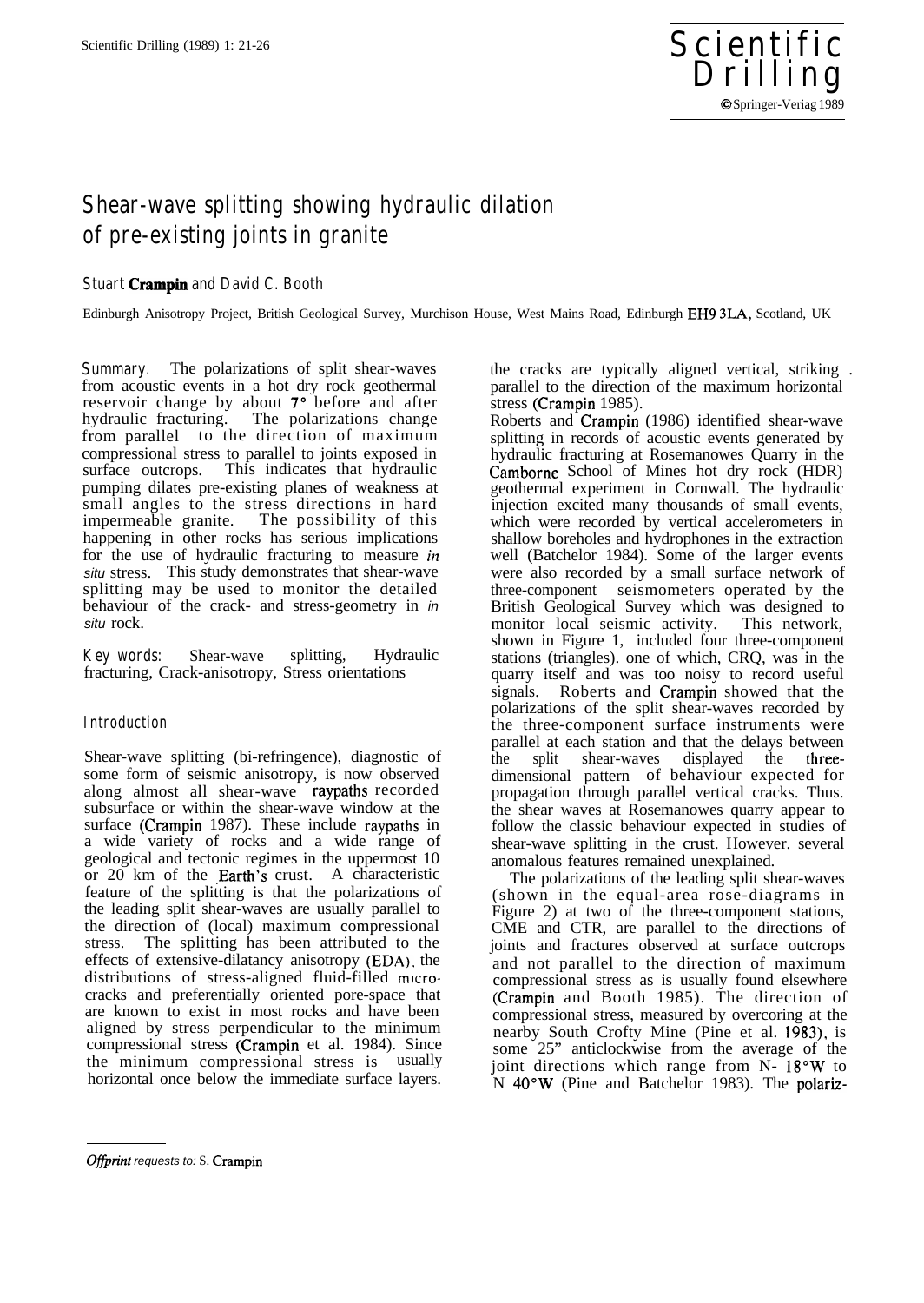

Fig. 1. Map showing locations of the surface network of seismic stations around the Rosemanowes Quarry (CRQ) with three-component stations marked with triangles (after Roberts and Crampin 1986). Arrows mark the directions of maximum compressional stress at the nearby South Crofty mine and lines mark the directions of joints at surface outcrops (Batchelor 1984).

are different from CME and CTR and are parallel to, the stress.

This paper interprets these anomalies and, by analyzing a few small early acoustic events before the main hydraulic pumping sequence had begun, shows that the pumping opened pre-existing joints previously transparent to seismic waves and not parallel to the direction of maximum compressional stress. There are several important implications of these results.

### **The Hypothesis**

Figure 3a shows the rose-diagrams of Figure 2 on a map of the locations of the micro-acoustic events, and Figure 3b shows vertical cross-sections of the foci of the events. The stations with polarizations parallel to the joint directions (CME and CTR) are close to the epicentres and close to the alignment of the cluster of epicentres. Since the foci of the events are principally between 1 and 3.5 km, the raypaths to stations CME and CTR have a large proportion of their pathlength close to the locations of the acoustic events and close to the modifications to the crack geometry introduced by the hydraulic pumping. Station CRA, with polarizations parallel to the stress directions, is located perpendicular to the alignment of the cluster of epicentres. This means that for most of their pathlength the raypaths



Fig. 2. Equal-area rose-diagrams showing the polarizations of leading split shear-waves from over 40 acoustic events recorded by the three three-component stations during the main hydraulic pumping operation at Rosemanowes Quarry. The solid pumping operation at Rosemanowes Quarry. arrowheads are the direction of maximum compressional stress at N 310°E and the double headed arrows mark the range of joints observed at surface outcrops (both from Batchelor 1984).

of the shear waves to CRA are away from the immediate neighbourhood of any modifications introduced by the pumping. It has been found elsewhere that the polarizations of the leading split shear-waves are generally parallel to the direction of maximum horizontal stress (Crampin 1987). Thus, the polarizations at CR4 are typical of shear waves observed elsewhere and it is the polarizations at CME and CTR that are anomalous.

An hypothesis to explain these observations is that the hydraulic pumping dilated pre-existing planes of weakness parallel to the joints and fractures observed at surface outcrops. The opening of such fractures would modify the immediate stress orientations. Since fluids do not transmit shear stress, principal stresses in the vicinity of large approximately-planar parallel fluid-filled hydraulic fractures are necessarily normal and tangential to the plane of the fractures. Thus, if hydraulic fractures are dilated at an angle from the stress direction, as in the hypothesis, the axes of stress between and in the immediate neighbourhood of the fractures will be re-oriented parallel and perpendicular to the fractures. Since fluid-filled inclusions are the most compliant elements in the rockmass, any modification of the stress will alter the strain and modify the geometry of the fluid-filled **EDA-cracks**. Shear waves travelling through this modified zone to CME and CTR would display the alignments of the re-oriented EDA-cracks parallel to the joint directions, whereas shear waves travelling through the unmodified rock to CRA would display polarizations parallel to the unmodified axes of stress as is observed.

The cross-sections of the acoustic events in Figure 3b show some indications of fractures with such alignments, but the locations are difficult to interpret because concentrations of foci appear to be distributed in columns rather than planes. This may be associated with the shearing identified by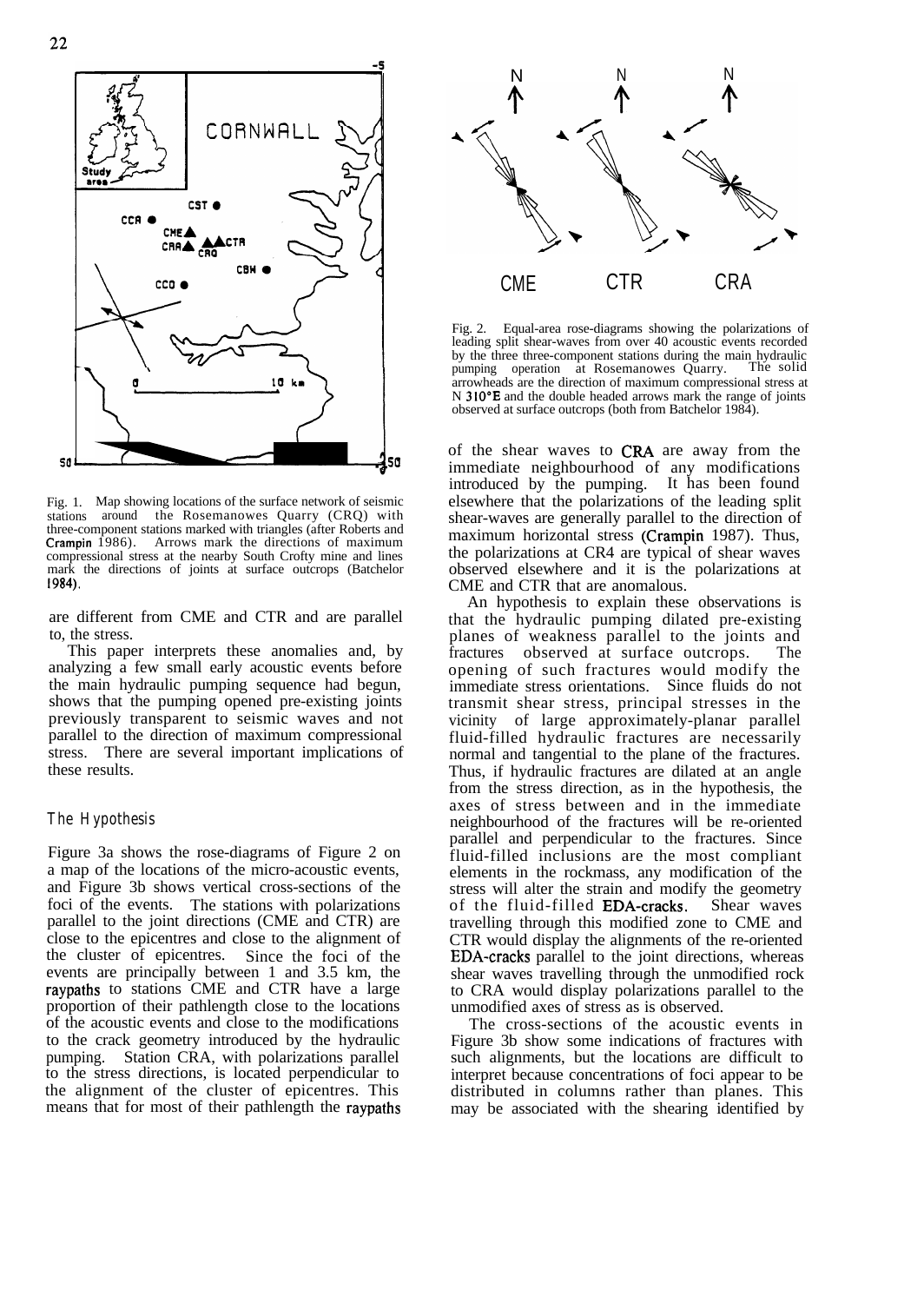

(b)

Fig. 3(a). The equal-area rose-diagrams of Figure 2 on a map showing the locations of small acoustic events determined by the subsurface instruments (from Green et al 1987). The curved lines show the paths of the deviated wells at Rosemanowes Quarry. The two lines radiating from each rose diagram show the approximate range of raypath azimuths sampled at each station, being approximately parallel (CME and CTR) and orthogonal (CRA) to the distribution of epicentres. (b) Cross-sections of the locations of the acoustic events viewed from N 255°E, left hand side, and N 135°E, right hand side (from Batchelor and Pine 1986)

**Table 1.** Small events stimulated by tests of pumping equipment

| Event day mon year h m s<br>No. |          |      |                                                                                 |  | Depth<br>(km)         |  |
|---------------------------------|----------|------|---------------------------------------------------------------------------------|--|-----------------------|--|
| I)<br>2)<br>3)<br>4)            | 14<br>19 | - 10 | 10 1982 17 14 36<br>19 10 1982 22 23 38<br>1982 22 24 07<br>19 10 1982 22 24 08 |  | - *<br>1.58<br>*<br>☆ |  |

Small events after main pumping sequence started at 1000 hours on 4th November 1982.

| 5)                  |      | 4 11 1982 | 18 38 56         | *    |  |
|---------------------|------|-----------|------------------|------|--|
|                     |      |           | 4 11 1982 202949 | *    |  |
| $\frac{6}{7}$<br>8) | 4 11 |           | 1982 21 59 04    | 1.88 |  |
|                     | 4 11 |           | 1982 23 5259     | 2.52 |  |
|                     |      |           |                  |      |  |

\*Too small to locate

Pine and Batchelor (1984) as the reason for the fracturing extending downwards rather than upwards. The absence of clearly delineated planes in the cross-sections may also be due to the expected errors in location being greater that the gaps between the hydraulic fractures. The microacoustic events were located with the assumption of an isotropic halfspace (Batchelor 1984). Neglecting the known (weak) anisotropy (Roberts and Crampin 1986) is unlikely to alter the relative locations, but could re-orient the overall azimuthal alignment and the overall dip by few degrees (probably by up to about 10°, see examples in Doyle et al. 1982). The 82" dip in the vertical cross-section in Figure 3b is similar to the spurious anisotropyinduced dips in Doyle et al. 1982.

If the hypothesis is correct and hydraulic pumping at Rosemanowes Quarry dilates preexisting joints at an angle to the directions of stress. it would be expected that before hydraulic pumping had modified the crack orientations, the polarizations at CME and CTR would display the alignments of the unmodified EDA-cracks parallel to the stress directions. If such changes can be recognized it would confirm the hypothesis.

#### **Analysis of early events**

Roberts and Crampin (1986) reported one acoustic event on 19th October 1982 (Event 2. Table 1) large enough to be located by the surface network, which was stimulated when the pumping equipment was being tested two weeks before the main hydraulic fracturing sequence began on 4th November 1982. Search of the magnetic tapes identified three other events (Table 1) stimulated by the pump tests, which were too small to be located and had been neglected by Roberts and Crampin. Table 1 also lists the first four events excited by the main fracturing operations including two events too small to be located.

Figure 4 shows three-component seismograms of these early events at CME, the only station which recorded all eight events. Figure 5 shows polarization diagrams of the horizontal motion of the initial shear-wave onset at all three stations. The polarization diagrams of these early events in Figure 5 show the abrupt changes in direction or ellipticity of the particle motion, characteristic of shear-wave splitting in cracked rock, and are very similar to those observed by Roberts and Crampin (1986) for the later shallow events above the injection point. This further investigation is a detailed analysis which indicates that the polarizations of the early events in Figure 5 have small but distinct differences from those of the later events in Figure 2.

The particle motion in Figure 5 shows a variety of behaviour probably associated with differences in focal depth. Roberts and Crampin (1986) found that events below the injection point appeared to have different focal mechanisms from those above.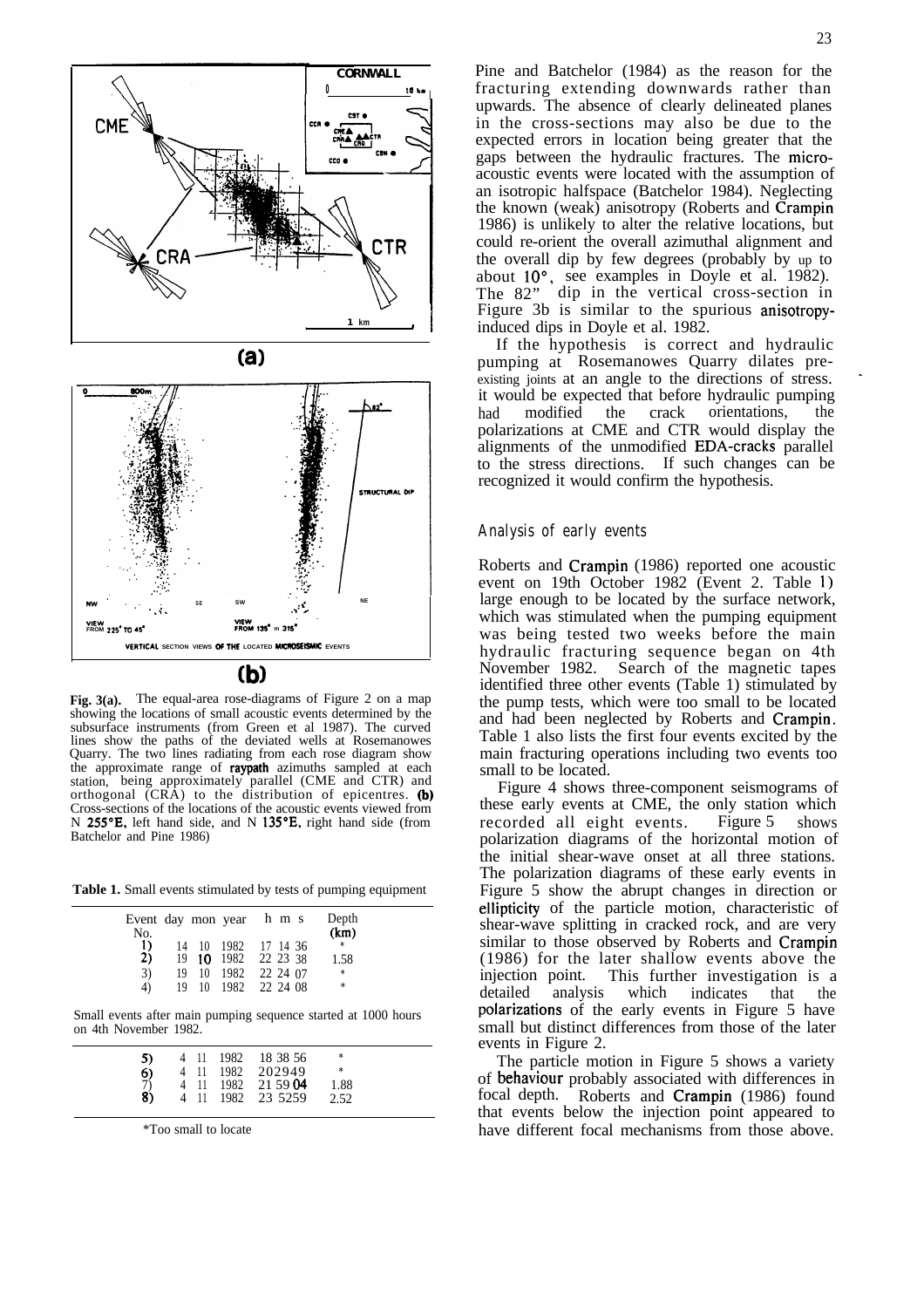

Fig. 4. Three-component seismograms at CME of the events in Table I

The initial pattern of polarization at CTR and CRA begins with nearly linear motion so that the initial polarization can be determined usually within  $\pm 5^{\circ}$ At CME, however, except for Event 6 (Table 1 ), the motion radiated from the source has too little motion in the direction of the leading split shearwave for the initial polarization to be clearly above the noise level. Consequently, the polarizations at CME are more subjective and less reliable than those at CTR and CRA. It is worth noting that clear patterns of. polarization can be seen in recordings even with low signal to noise ratios. This is because the pattern of shear-wave polarizations is determined by the details of the relative amplitude and phase of the two horizontal components, and this is unlikely to be seriously disturbed by uncorrelated, or differently correlated, noise from whatever source.

Figure 6 shows the rose-diagrams of Figure 2 with the polarizations of the early events superimposed as solid petals. Table 2 summarizes the alignments in Figure 6. The polarizations of the early events are within a standard deviation of the directly measured stress directions at CRA and 5" outside a deviation at CTR. The later events at



Fig. 5. Horizontal polarization diagrams of the initial shear-wave onset. The length of record shown has been varied for clarity. The arrowheads mark the estimated takeoff angles of the *initial* shear-wave motion, which are believed to be better than  $\pm 5^\circ$  except for Events 1 to 5 at CME

CRA indicate no change in orientation, whereas the later events at CTR show a difference in orientation significant at the 99% level and within the range of orientations of the joints at surface outcrops. The (unreliable) early polarizations at CME show a tendency towards alignment with the stress directions (which could be increased by a less conservative choice of polarization directions in Figure 5). In view of the uncertainties associated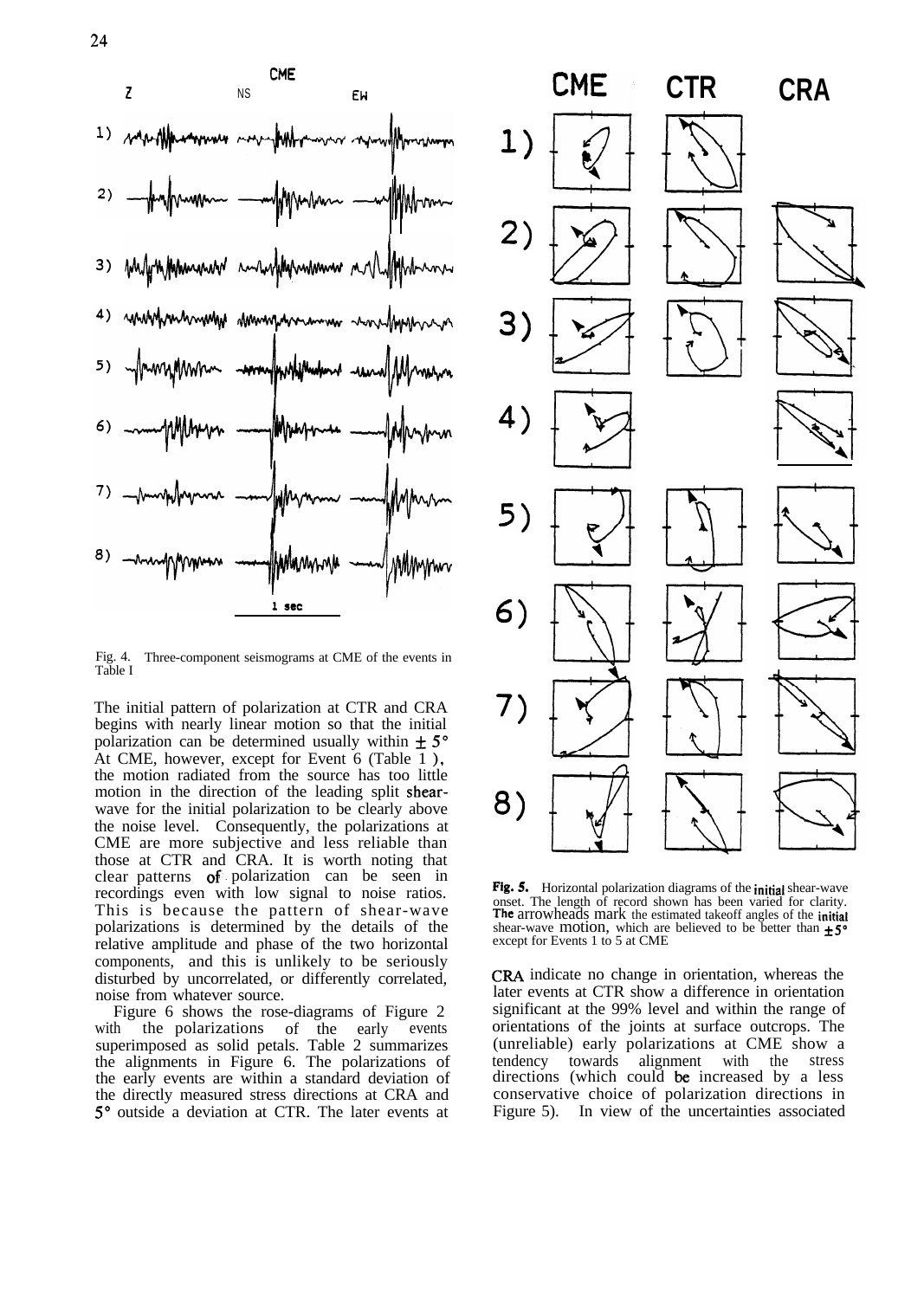#### Stress direction at South Crofty Mine: N 50.2"W (Pine et al. 1983)

Range of directions of joints at surface outcrops: N 18°W to N 40°W (Pine and Batchelor 1983).

| Shear-wavepolarizations                                   |                           |                                                           |                                                             |
|-----------------------------------------------------------|---------------------------|-----------------------------------------------------------|-------------------------------------------------------------|
|                                                           | <b>CME</b>                | <b>CTR</b>                                                | <b>CRA</b>                                                  |
| Early events                                              | N 38.0°W $\pm$ 8.7        | N 37.1 $\textdegree W + 7.7$                              | $N$ 47.3°W + 4.1                                            |
| Later events                                              | $N$ 34.0°W $\pm$ 7.3      | $N$ 29.8°W $\pm$ 5.7                                      | N $46.4^{\circ}W + 20.4$                                    |
| Differencebetween<br>early and late events                | $4" \pm 16$               | $7.3" + 13.4$                                             | $0.9" + 24.5$                                               |
| Students T test<br>for significance<br>of two populations | <b>Not</b><br>significant | Difference<br>in alignment<br>significant<br>at 99% level | Difference<br>in alignment<br>negligible<br>at $99\%$ level |



Fig. 6. The equal-area rose-diagrams of Figure 2 with the same notation and the polarizations of the early events in Figure 5 superimposed as solid petals. Note the difference in scale with over 40 polarizations in the open petals and eight or less in the solid petals

with stress measurements in *in situ, we* suggest these alignments confirm the hypothesis that the hydraulic pumping at Rosemanowes Quarry opened pre-existing planes of weakness at a small angle to the compressional stress.

#### **Discussion**

We suggest that within the limits of the available data the hypothesis is confirmed. Before hydraulic pumping the polarizations at CTR, CRA (and CME) are parallel to the EDA-cracks which strike parallel to the local direction of maximum compressional stress. After fracturing, waves propagating through the modified rockmass for a large part of their raypath to CTR (and CME) display the new polarizations parallel to the joint directions. The polarizations at CRA, propagating away from the modified rockmass, retain the original polarizations parallel to the local stress directions.

Hydraulic pumping opening joints not parallel to the stress have been postulated before at Rosemanowes Quarry. Cundall (1980, 1982) developed



Fig. 7. The **map** of Figure 3a with the polarizations of the early events from Figure 6 (solid petals) and the FRIP joint pattern (Pine and Cundall 1985) superimposed

a two dimensional finite element Fluid Rock Interaction Program (FRIP) modelling a regular grid of square prisms separated by joints where laminar flow may occur. Figure 7 shows the map and rose-diagrams of Figure 3 with the early shear-wave polarizations and the FRIP model superimposed. The FRIP result (Pine and Cundall 1985) shows cracks opening parallel to the joints with an overall distribution similar to the distribution of the small acoustic events.

Hydraulic fracturing is commonly used to estimate directions and magnitudes of stress in *in sifu* rock (Zoback et al. 1977). The demonstration that fractures may dilate planes of weakness not parallel to the stress suggests that such stress orientations may be in error in some circumstances by at least up to about 10" with corresponding errors in the determination of the magnitude of the stress. The geometry of EDA-cracks appears to be very sensitive to the stress acting on the rock. Similar stress-induced changes to EDA-cracks have been identified before and after both large (Peacock et al. 1988; Crampin et al. 1989) and small earthquakes (Booth et al. 1989). The ability to